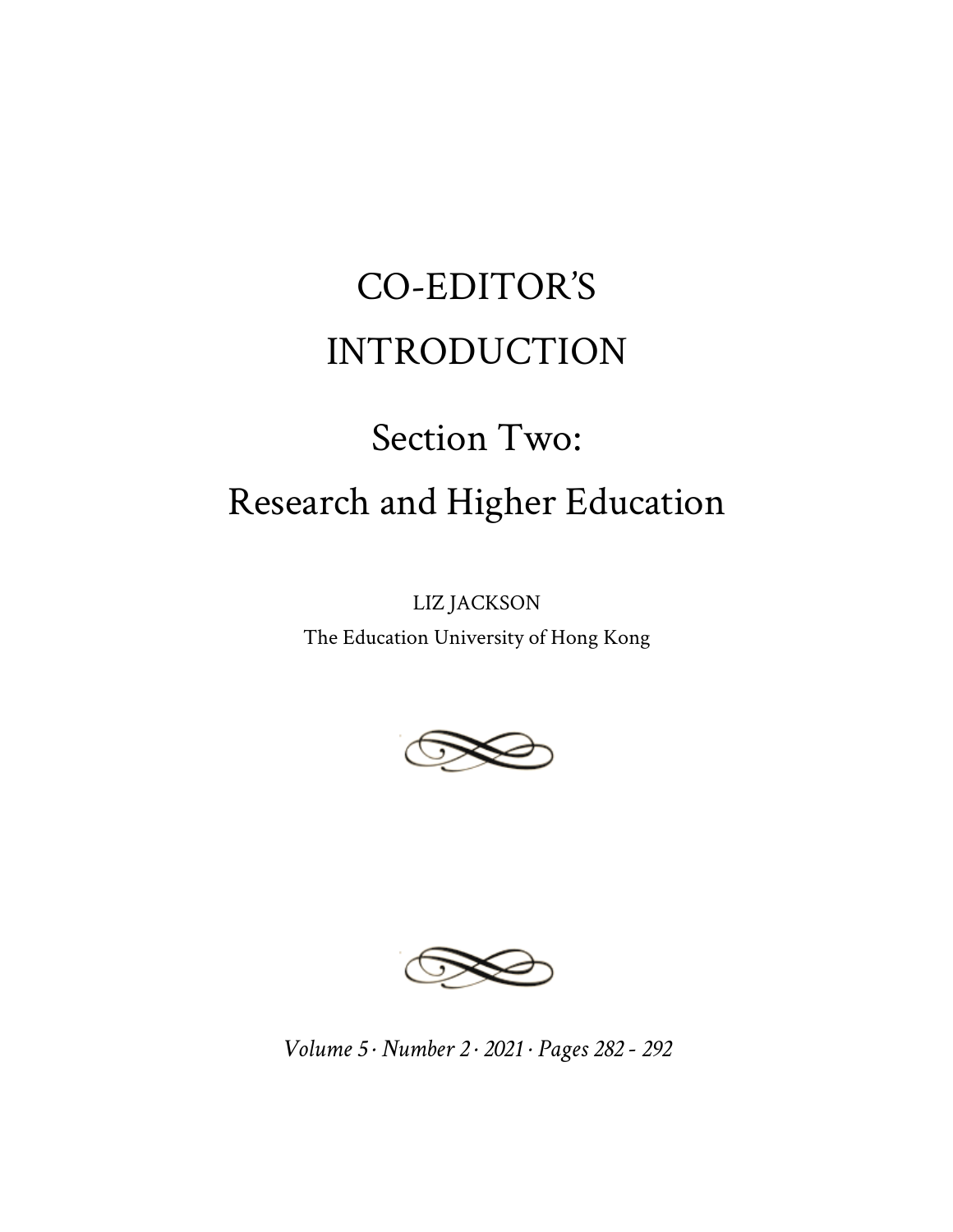igher education is regarded as key to the maintenance and flourishing of society, across diverse cultural and political contexts. It is a major venue for civics or citizenship education, whether formal or informal. It is also where ideas around how to train teachers, how to teach about foundational values and principles, and what these values and principles are receive sustained reflection, scrutiny, and rigorous debate. Yet, as the authors in this section elaborate, higher education has also become a political battleground in recent years. In higher education and research contexts, a variety of crises are apparent, related to political partisanship, the nature of free speech and academic freedom, and what is truth. These challenges require effective educational and intellectual responses. The essays in this section explore myriad challenges and crises faced related to global democracy as well as possible solutions. Read together, they provide a multifaceted picture of academic and research contexts today, what it means to be a scholar or researcher in tumultuous and divided times, and how we can respond as H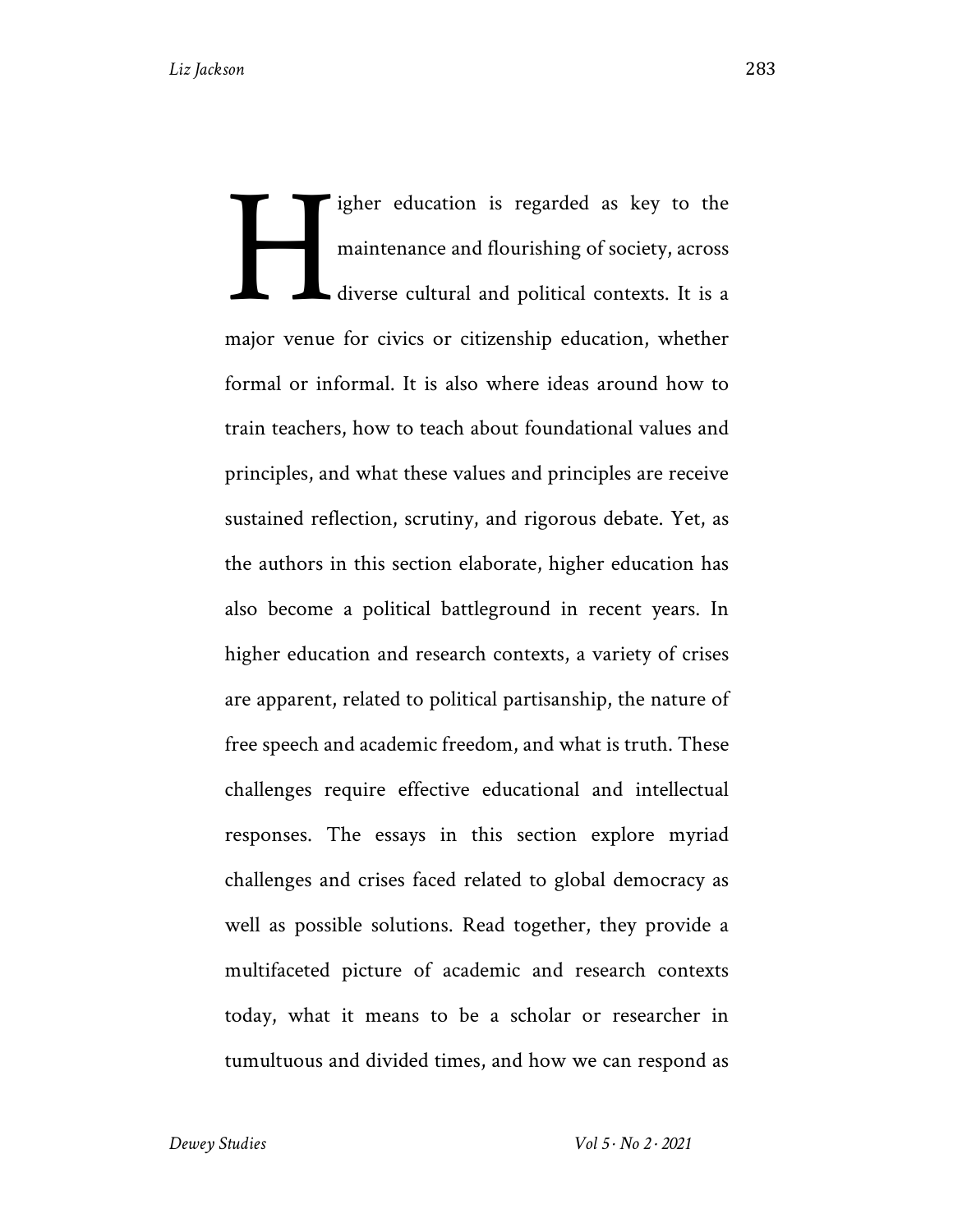beyond.

thinkers and political actors in classroom settings and

All of the essays in this section explore political and intellectual crises faced in the academy while offering education-related responses. The first essays focus primarily on understanding and critically responding to current crises. Fazal Rizvi explores the meaning of dissent and pedagogies of dissent in his essay. As Rizvi explores, dissent has been a foundational act of citizenship within historical narratives of democratic governance. It has been used around the world in recent years, in Hong Kong, India, Turkey, and the United States. However, not all acts of dissent are equal, and not all are consistent with the principles of democracy. Thus, Rizvi considers what are more and less defensible expressions of dissent, what are reasonable limits on dissent, and the challenges in applying abstract criteria to real-world cases. He concludes with implications for pedagogies of dissent which can enable educators to cultivate modes of questioning, civic participation and engagement, and political discrimination in relation to ethical and political matters.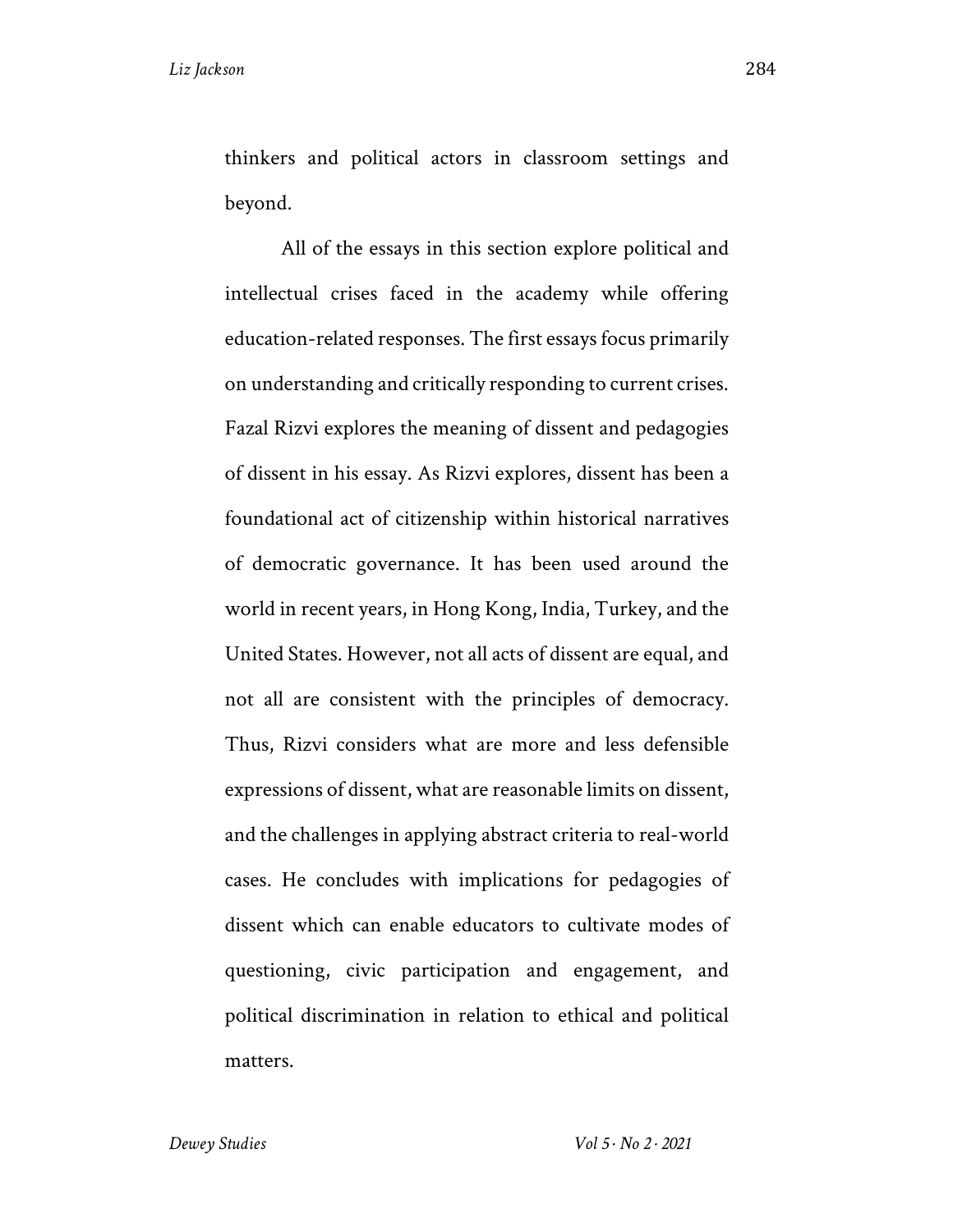Sarah Stitzlein examines the nature of truth in her essay, arguing that it is time to study truth in philosophy and to teach about and with honesty. As Stitzlein notes, the concept of truth is one that some pragmatists and Dewey scholars have undervalued historically. Yet in this contemporary post-truth situation, where deceit and partisanship are rampant particularly in the United States, appreciating truth's role in democracy is essential to resolving collective problems. Stitzlein thereby puts forward a Deweyan view of truth and its significance for democracy. In relation, she argues that educators should foreground a sense of honesty as found within a Deweyan conception of democracy, wherein human relationships lead to better epistemic solutions and greater civic wellbeing. She concludes by recognising how learning about habits of honesty can enable students to take up meaningful problems within and beyond the classroom and cultivate a sense of intellectual humility with regard to facing new future social and political challenges.

John LeJeune also considers how to enable university students to better understand the social and political world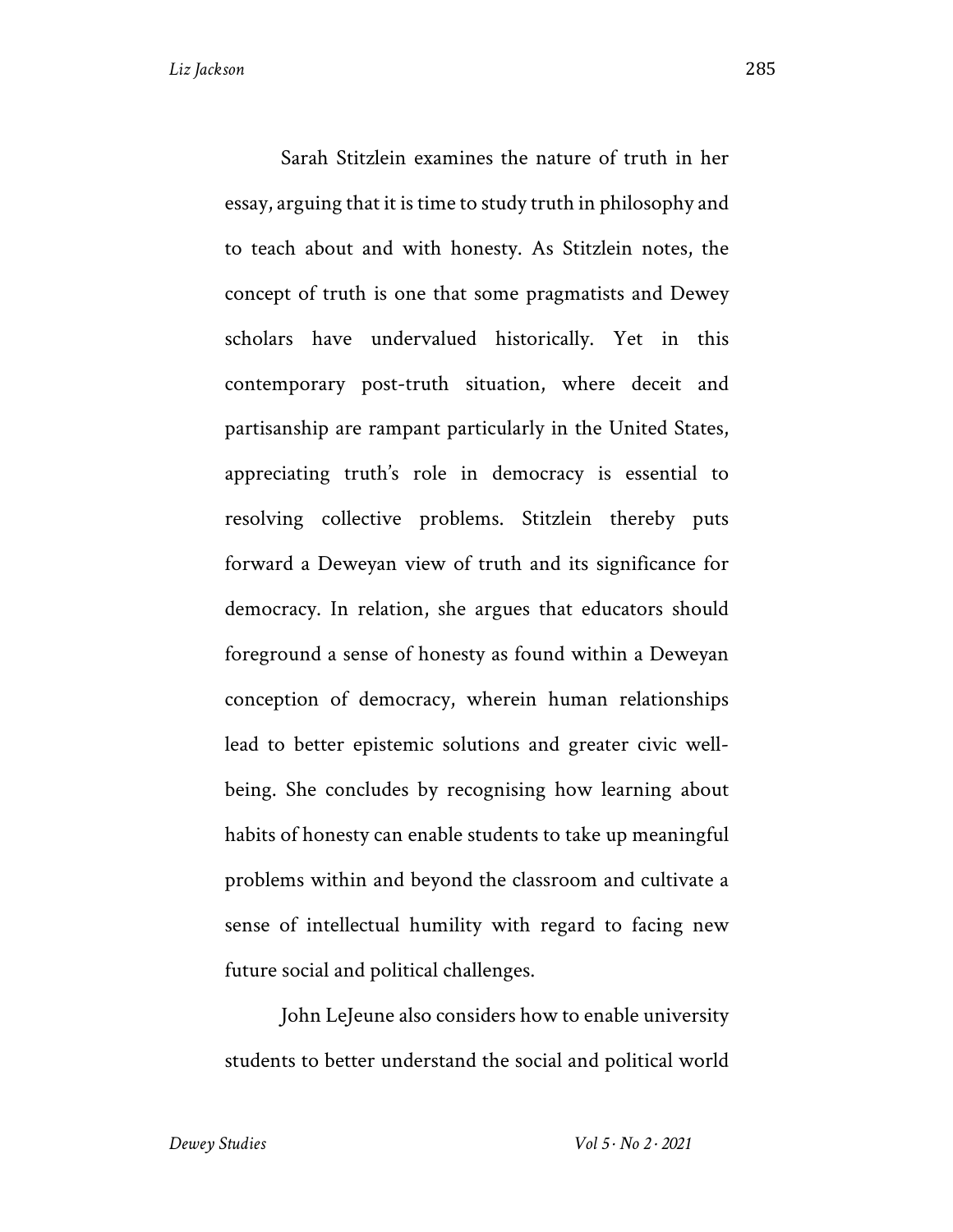around them. In this case, he focuses on the notion of miracle in relation to the philosophies of Hannah Arendt and David Hume and the commonsense discourse surrounding us related to political crisis. As LeJeune notes, cynicism reigns today. People tend to assume that public actors are ineffective, partisan, and predictable, and that politics is simply about exploiting and manipulating predictable behavior. However, these assumptions can be challenged. In this context, LeJeune discusses miracles as interruptions of what is regarded as natural or predictable and argues that miracles can easily be identified that defy cynical commonsense. The essay ultimately argues for the importance of helping young people appreciate the existence and possibility of miracles to restore faith in humanity in public life.

Other essays in this section consider the academic and intellectual crises faced, while tilting their overall focus more toward educational responses. Wilson Lui and Adrian Lam consider how universities can engage students with present and future crises through pedagogies, student empowerment, and interdisciplinarity. In their essay, they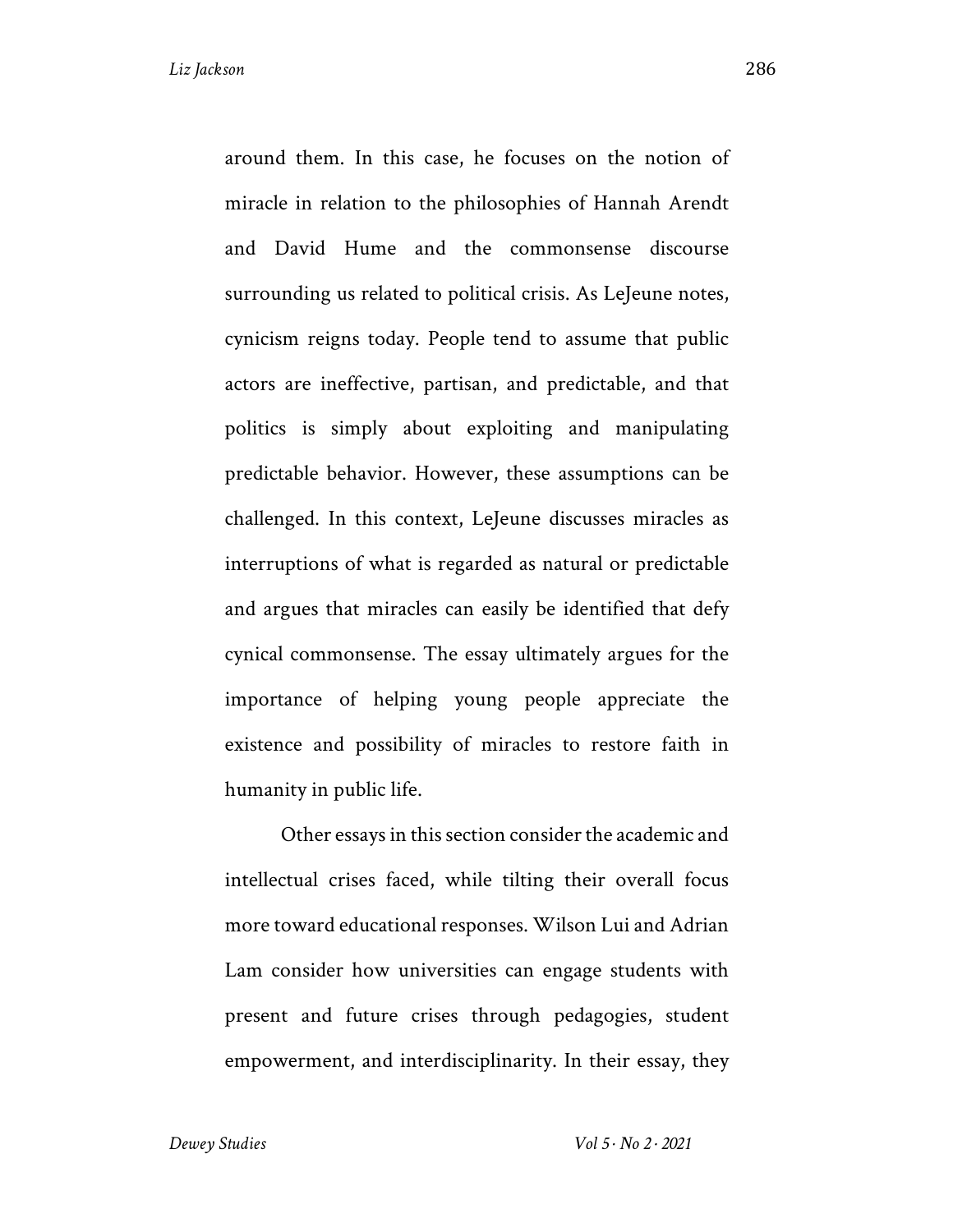provide detailed examples from the University of Hong Kong to argue for educational reforms oriented toward not only responding to but also foreseeing and anticipating future crises. Only in this way, they argue, can higher education systems become more resilient in the face of inevitable ongoing and future crises.

Ming Ming Chiu, Jeong-Nam Kim, Yu Won Oh, Chong-Hyun Park & Hyelim Lee examine how fake news threatens liberal democracy and what can be done about it in higher education. As the authors point out, fake news makes it difficult for people to understand the world around them, establish a sense of common ground, and have confidence or trust in various information sources. In this case, the authors argue that machine learning can be a tool to fight fake news, but only if scholars in this area increase its transparency so as to reduce current biases in filtering systems. They conclude with a discussion of how educators can foster fake news expertise via media literacy and machine learning to prevent fake news from threatening the healthy information marketplace of ideas and paralyzing democratic processes.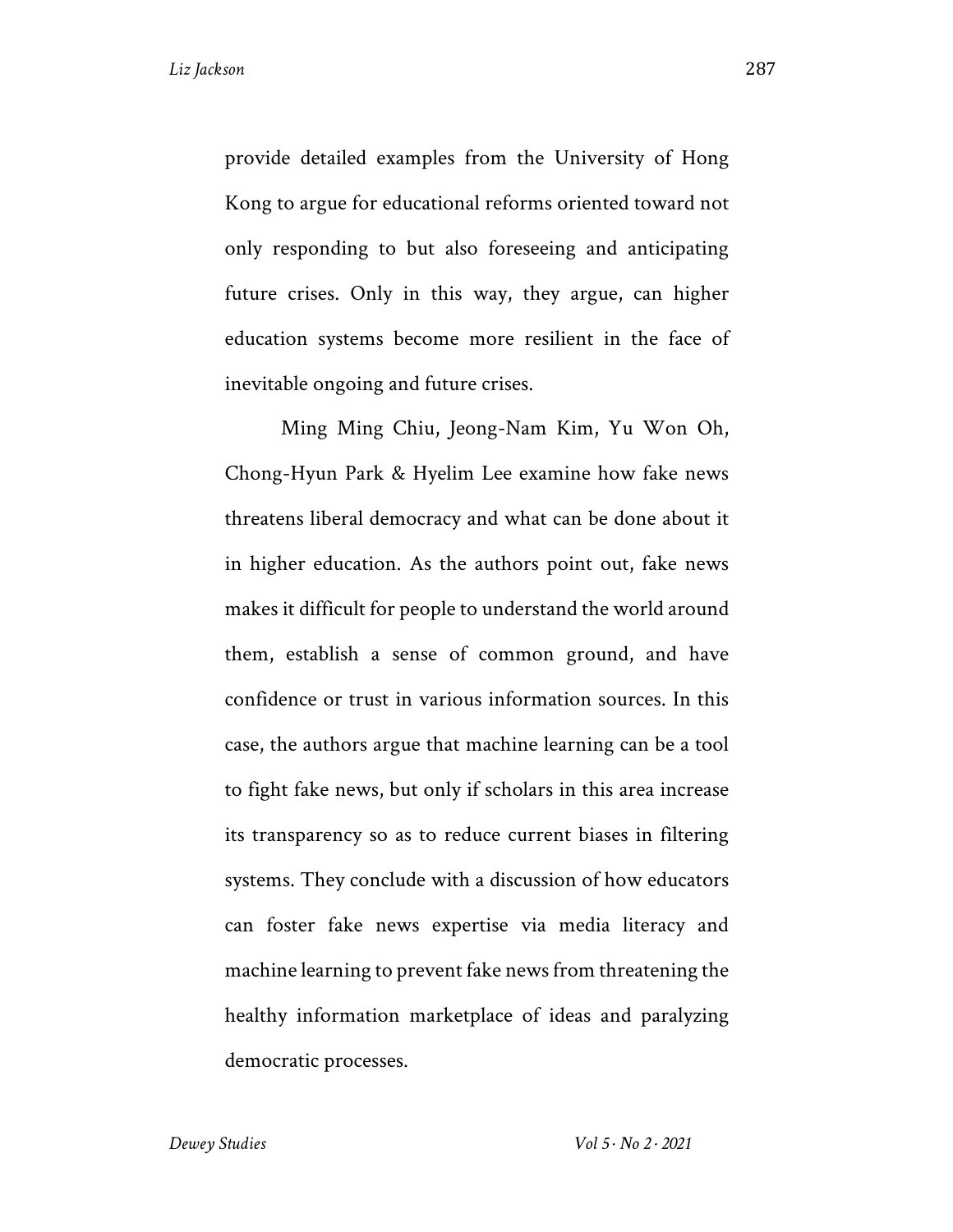Neil Dhingra's essay also explores the educational use of media, in this case exploring how the film *The Searchers*  (1956) can be used in the classroom to understand the politics of ruthless power invoked in the support for Donald Trump in the United States in recent years. Likening Trump to a contemporary incarnation of John Wayne, in *The Searchers* John Wayne is presented as a protector inflicting redemptive violence in the broader context of an apparently innocent, but threatened, 'civilized' society. Drawing ties from the film to contemporary politics and choices in the United States, Dhingra's sustained attention to the film reflects a creative use of metaphor as a tool for students to think deeply and philosophically about the crises faced today.

In their essay, Fei Yan and Liz Jackson take us on a historical journey to the People's Republic of China where, as in the United States, a sense of innocence is used to pit national good guys against international bad guys, to the detriment of global civic society. Fei and Jackson note how in various crises in Chinese history a politics of national humiliation has been deployed which remains significant in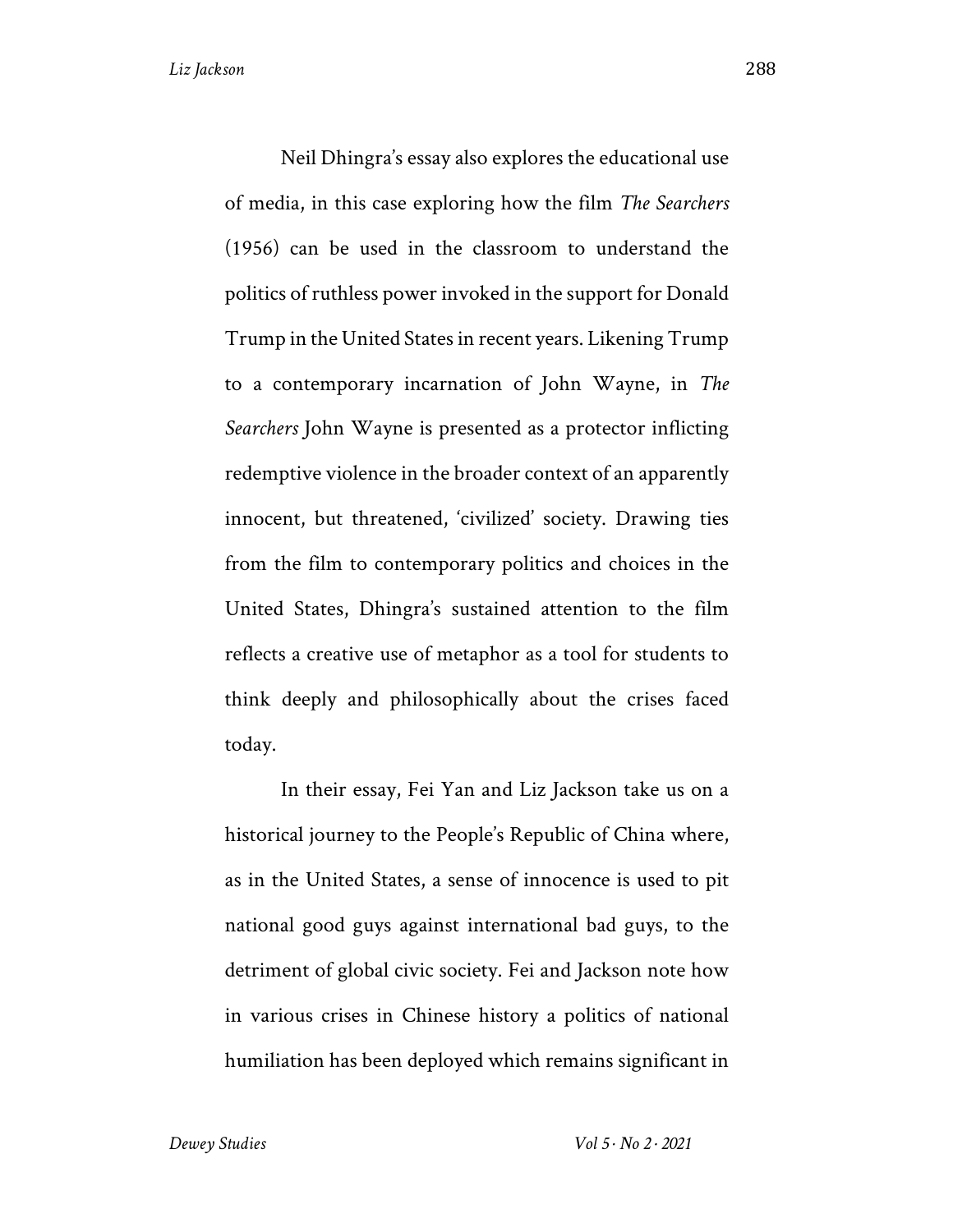the present day, particularly in education. In this case Chinese international students may be thwarted in engaging in meaningful international exchanges due to limited international understanding and nationalistic civic education. This essay thus helps address a crisis related to international understanding in higher education, and it can be informative particularly for educators working with Chinese students in universities around the world.

The final three essays in this collection focus on the inner workings of academia in relation to democracy and civic engagement. Elke Van dermijnsbrugge focuses on what she describes as punk ethnography as a means for researchers to engage in more socially relevant scholarship working alongside community members. Van dermijnsbrugge elaborates punk ethnography as a useful response to a current obsession with numbers and 'what works' in educational research, which seeks collaborative engagement with research participants who help shape the research rather than merely being shaped by it. The central components of this methodology involve creating an anarcho-syndicate, which is bottom-up in orientation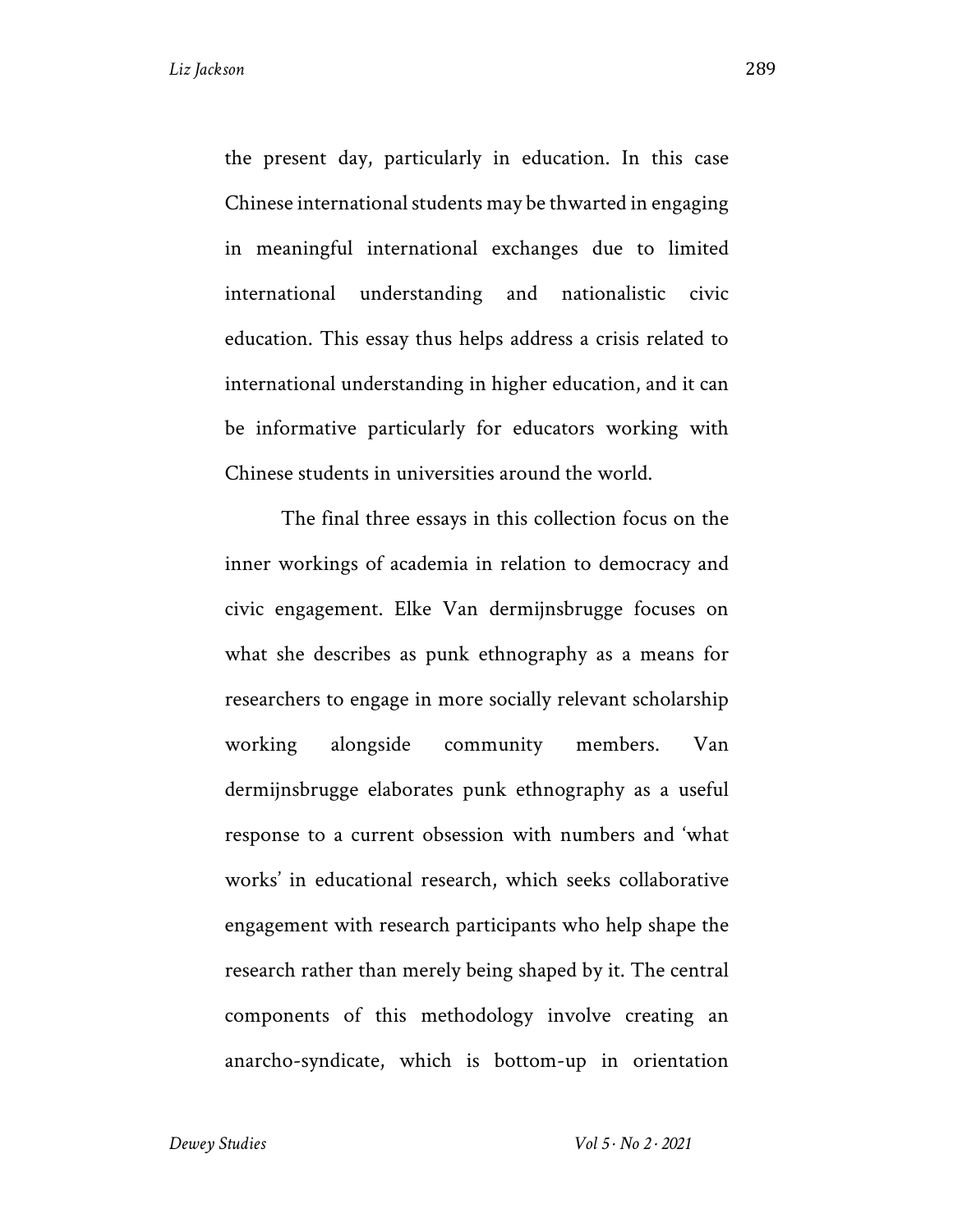rather than hierarchical; a punk ethos which emphasizes inventiveness and 'do it yourself'; and a postdisciplinary approach, which breaks with neoliberal conventions to focus on human flourishing over narrow conceptions of productivity. This piece ends with an invitation for readers to join this evolving practice toward imagining alternative futures.

Yulia Nesterova also focuses in her essay on community engagement with the university through research and knowledge exchange. Like Van dermijnsbrugge, Nesterova notes the importance of treating community members in an equitable and less controlling manner in research, not seeing participants as merely recipients of knowledge, but as partners who should also shape research agendas. In her essay, she gives an example of her work at the University of Glasgow with young peacebuilders where mutual understanding, trust, and respect is vital. Nesterova concludes by acknowledging the continued importance of addressing institutional racism on university campuses in order to enhance future efforts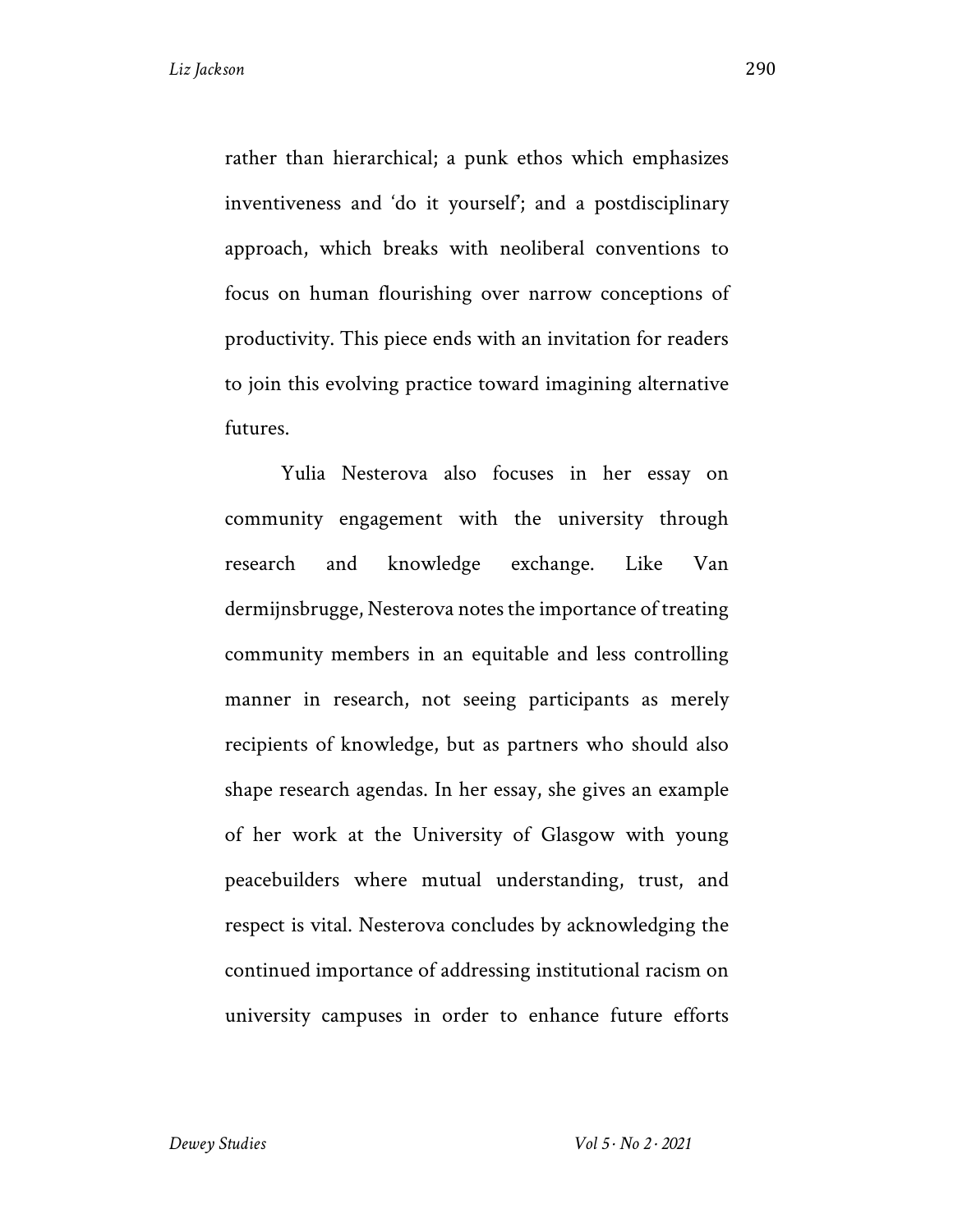toward collective action and knowledge sharing of academics with non-academic partners.

Anatoly Oleksiyenko also focuses on the inner workings of universities in his essay, which is the last essay in this section of the special issue. As Oleksiyenko notes, higher education has been significantly influenced in recent decades by neoliberal and corporate principles and priorities. Today the corporate university objectifies and uses students, who see no choice but to comply with the dominant agendas as set by universities. In this context, democratic processes have dissolved, as professors have had lesser roles and authorship of academic norms of organisation and community. Here, Oleksiyenko recommends that academics engage in critical reflection about the role of corporate agendas in higher education and consciously rethink university aims related to democracy and learning. This can in turn lead to universities engaging more effectively with diverse community stakeholders including underprivileged learners as values of purpose, charity, dignity, and benevolence are foregrounded over performance and competition measures.